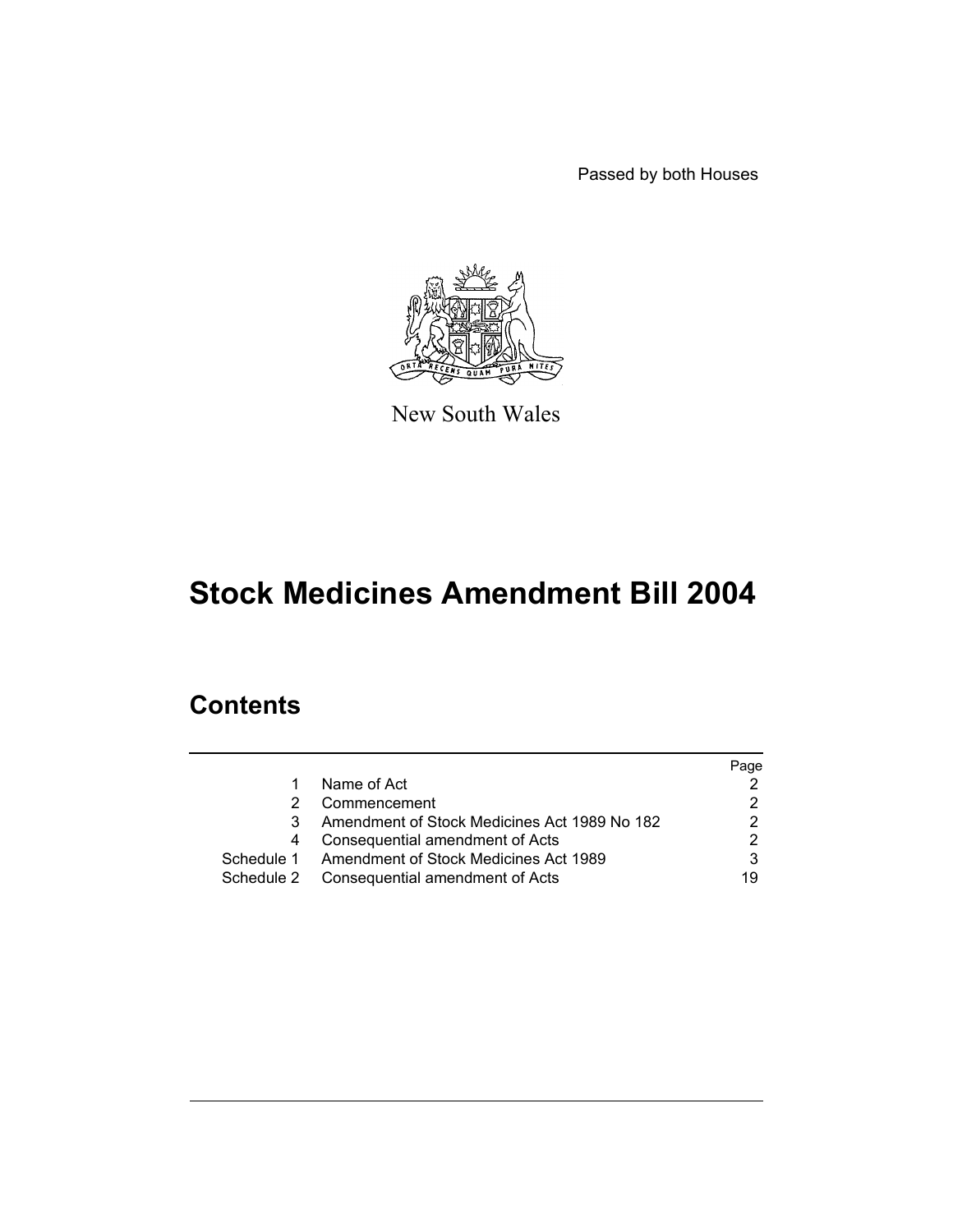*I certify that this PUBLIC BILL, which originated in the LEGISLATIVE ASSEMBLY, has finally passed the LEGISLATIVE COUNCIL and the LEGISLATIVE ASSEMBLY of NEW SOUTH WALES.*

> *Clerk of the Legislative Assembly. Legislative Assembly, Sydney, , 2004*



New South Wales

# **Stock Medicines Amendment Bill 2004**

Act No , 2004

An Act to amend the *Stock Medicines Act 1989* to make further provision for the regulation of stock medicines in relation to food producing species, to remove obsolete provisions and to make other amendments in connection with national competition policy reform; and for other purposes.

*I have examined this Bill, and find it to correspond in all respects with the Bill as finally passed by both Houses.*

*Chairman of Committees of the Legislative Assembly.*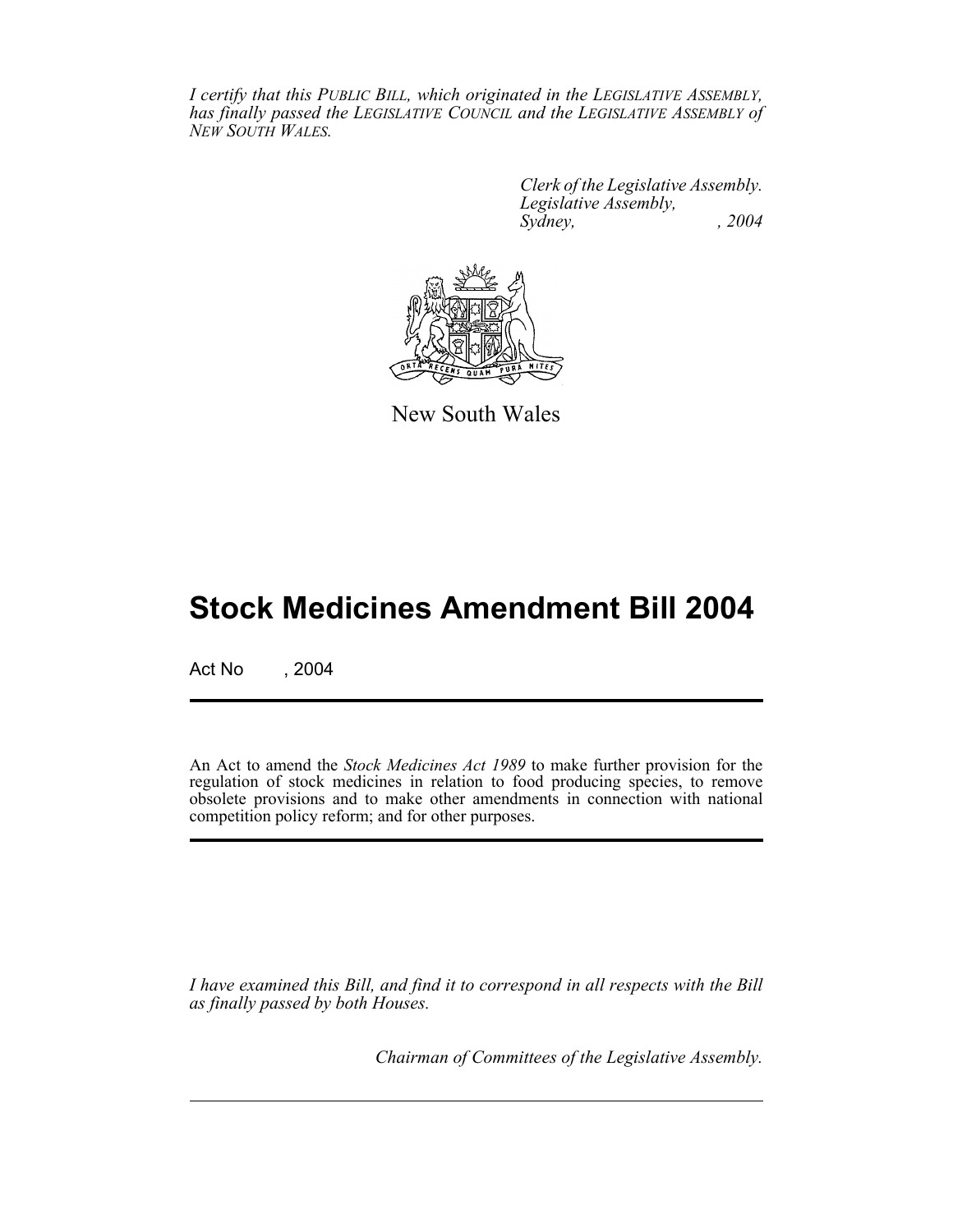#### **The Legislature of New South Wales enacts:**

#### **1 Name of Act**

This Act is the *Stock Medicines Amendment Act 2004*.

#### **2 Commencement**

- (1) This Act commences on a day or days to be appointed by proclamation, except as provided by subsections  $(2)$  and  $(3)$ .
- (2) Schedule 2.2 commences on the day on which the *Veterinary Surgeons Act 1986* is repealed.
- (3) Schedule 2.3 commences on the date of assent to this Act.

### **3 Amendment of Stock Medicines Act 1989 No 182**

The *Stock Medicines Act 1989* is amended as set out in Schedule 1.

#### **4 Consequential amendment of Acts**

Each Act specified in Schedule 2 is amended as set out in that Schedule.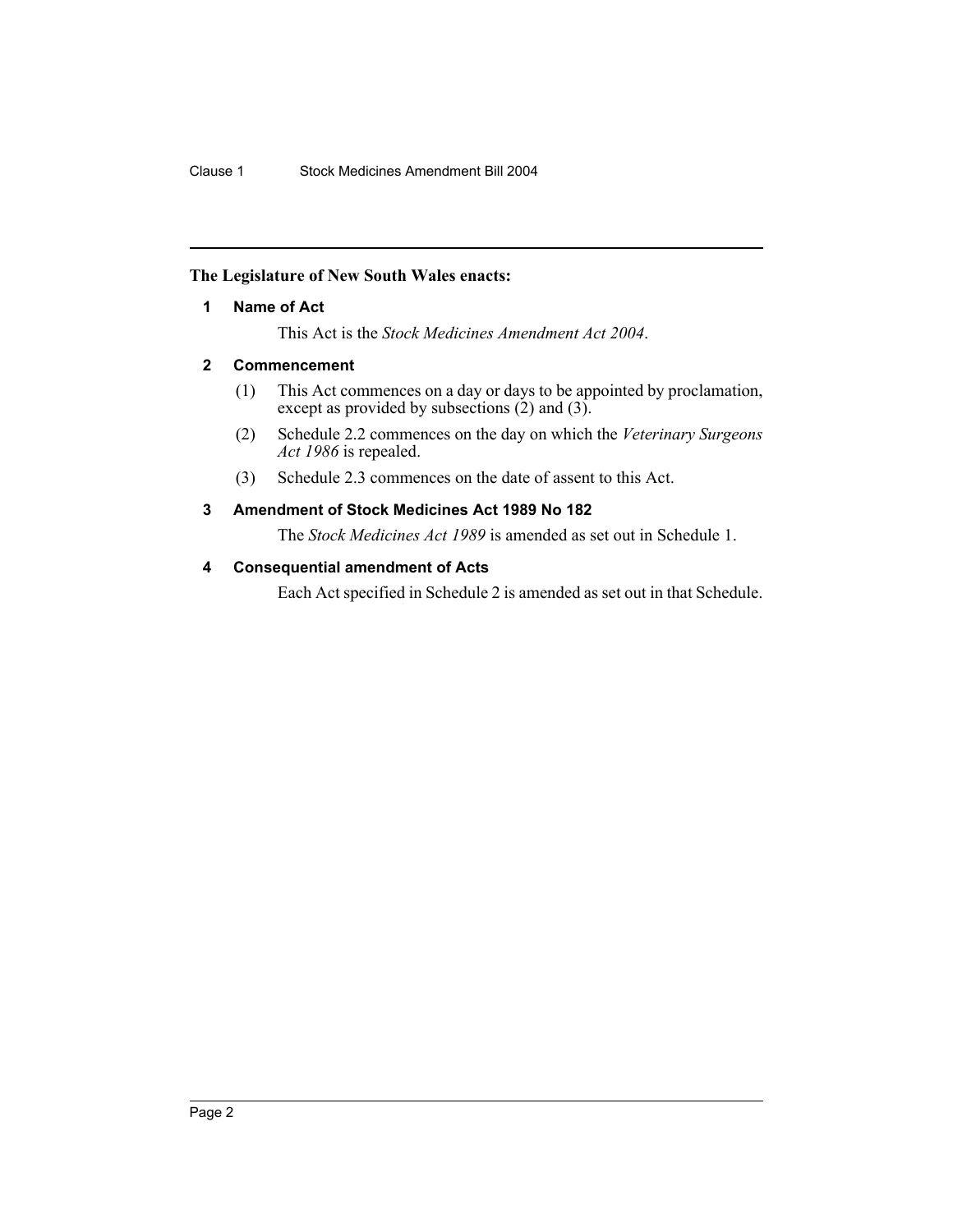Amendment of Stock Medicines Act 1989 New York Schedule 1

# **Schedule 1 Amendment of Stock Medicines Act 1989**

(Section 3)

#### **[1] Section 2A**

Insert after section 2:

#### **2A Primary objects of Act**

The primary objects of this Act are as follows:

- (a) to protect human health by intervening early in the agricultural production process, in particular, to ensure that illegal or unsafe levels of chemical residues do not transfer to the human food chain by their excessive presence in food producing animals,
- (b) to facilitate international trade by supporting initiatives to ensure that livestock and meat products destined for export markets comply with the chemical residue requirements of international trading partners,
- (c) to protect the welfare of animals treated with stock medicines.

#### **[2] Section 3 Definitions**

Omit the definitions of *Board*, *clearance authority*, *food producing species*, *registration periods* and *stock medicine order* from section 3 (1).

#### **[3] Section 3 (1)**

Insert in alphabetical order:

*food producing species* means stock that produces food for human consumption or is used as food for human beings, and includes:

- (a) any buffalo, cattle, deer, fish (other than ornamental fish), goat, kangaroo, pig, poultry, rabbit, sheep, bee, crustacean or mollusc, or
- (b) any other type or species of stock prescribed by the regulations for the purposes of this definition.

**Note.** The definition of *food producing species* is modelled on the definition in the Agvet Code.

*major food producing species* means:

- (a) cattle, sheep, pigs or chickens, or
- (b) any other type or species of stock prescribed by the regulations for the purposes of this definition.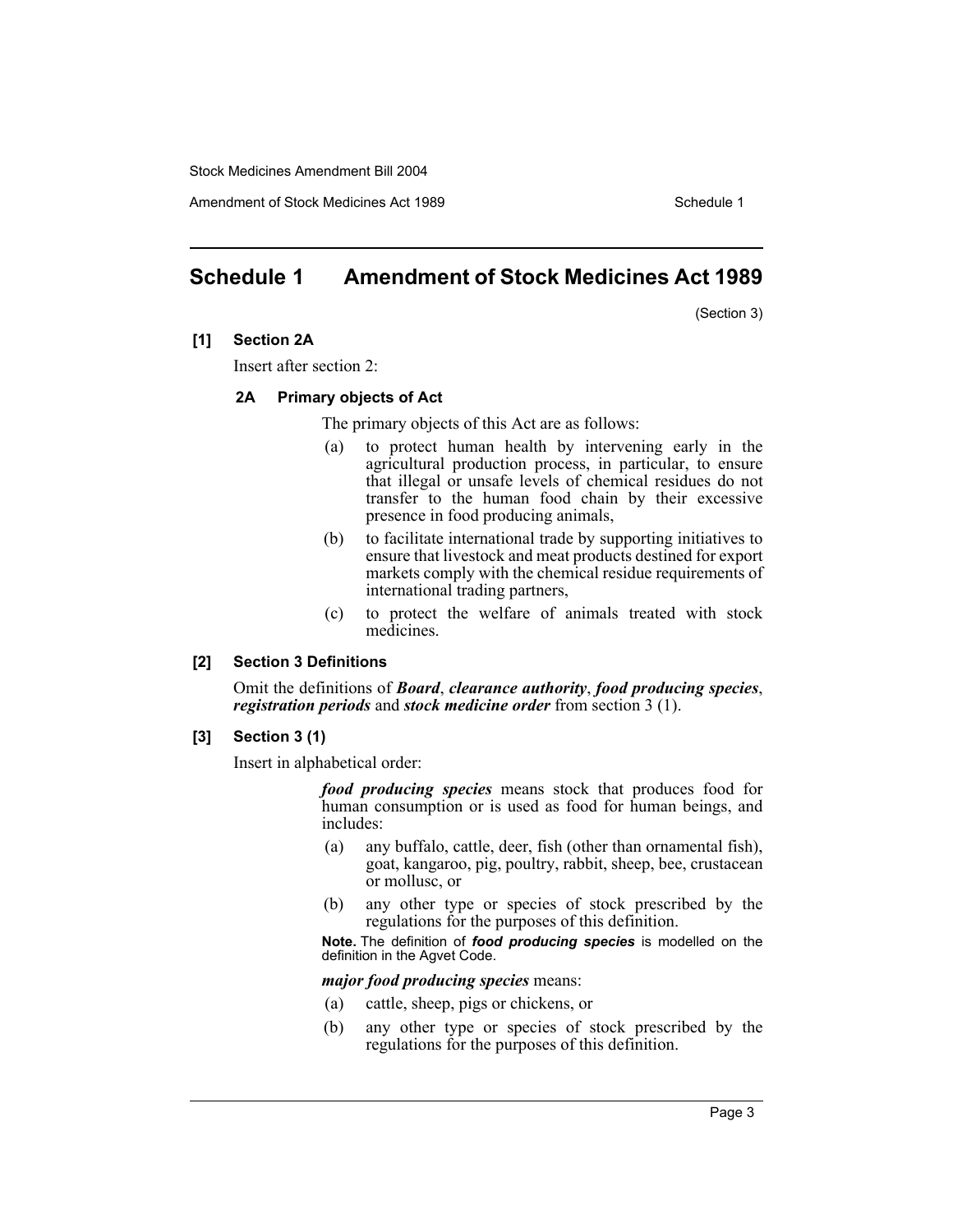Schedule 1 Amendment of Stock Medicines Act 1989

*registered stock medicine* means a stock medicine that has registration, or listed registration, under the Agvet Code.

#### **[4] Section 3 (1), definition of "prescribe"**

Omit the definition. Insert instead:

*prescribe*, in relation to a stock medicine, means the giving by a veterinary surgeon of a written instruction to a person for the supply to that person of the stock medicine (or the supply of stock food treated with the stock medicine):

- (a) by a pharmacist, or
- (b) by a person licensed or authorised under the *Poisons and Therapeutic Goods Act 1966* to supply a restricted substance that is a stock medicine.

#### **[5] Section 3 (3)**

Omit the subsection. Insert instead:

- (3) Notes included in this Act do not form part of this Act.
- **[6] Section 4 Clearance authority for registration of stock medicines** Omit the section.
- **[7] Part 2 Registration of stock medicines** Omit the Part.
- **[8] Section 34 Stock medicines orders** Omit the section.
- **[9] Section 35 Effect of stock medicines order** Omit the section.
- **[10] Part 4 Stock Medicines Board**

Omit the Part.

#### **[11] Section 36A**

Insert before section 37:

#### **36A Interpretation of Part**

(1) In this Part, *use instructions*, in relation to a stock medicine, means the instructions that: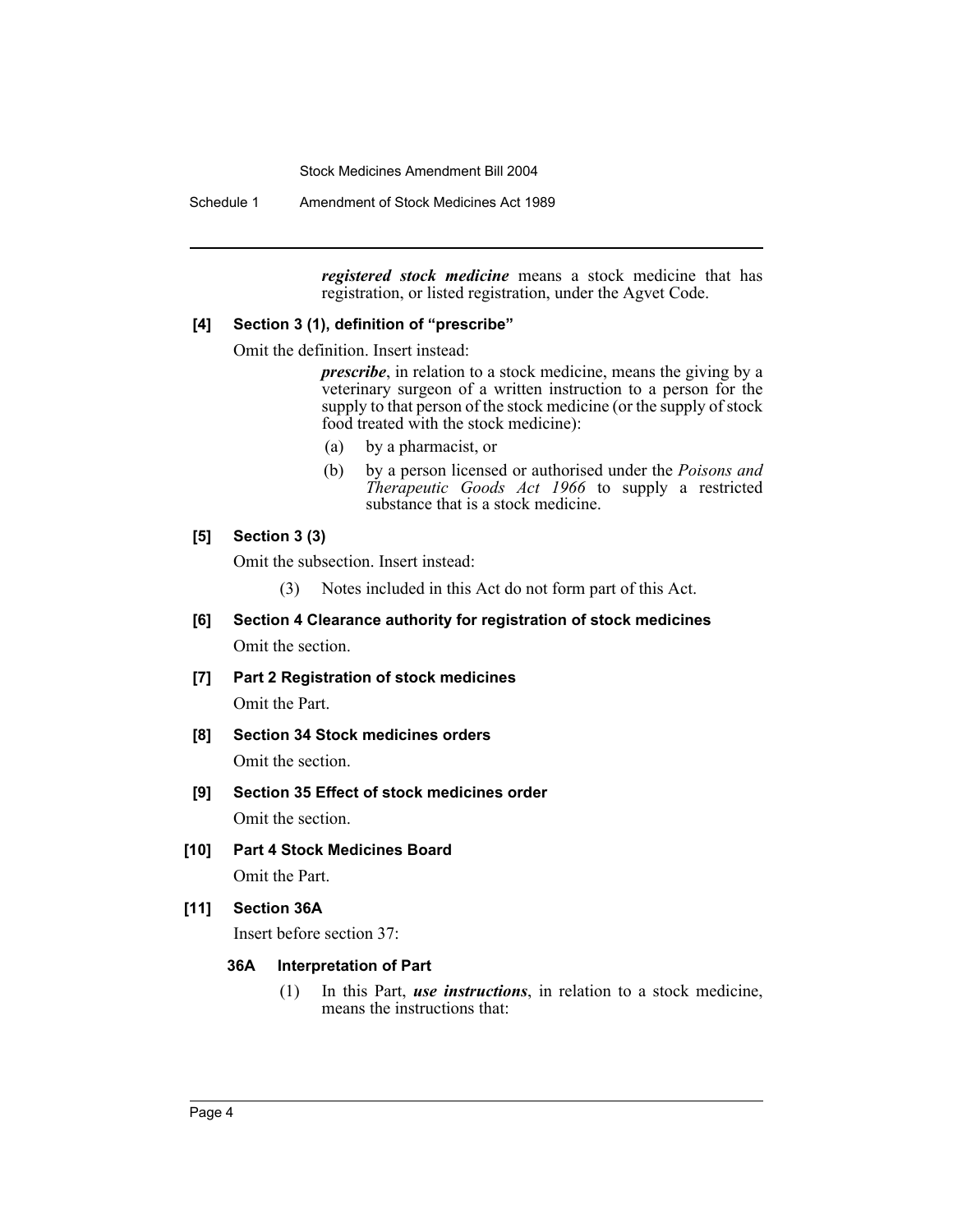- (a) are on the label attached to the package in which the stock medicine is contained and are required or permitted by or under the Agvet Code to be on the label when sold, and
- (b) relate to the use of the stock medicine on stock or the way in which stock, or any product from stock, is to be dealt with after the administration of the stock medicine.

**Note.** Products from stock would include, for example, milk, wool, honey and eggs.

- (2) Without limiting subsection (1), *use instructions* include the following matter appearing on the label attached to the package of a stock medicine:
	- (a) any instructions, directions, recommendations indications as to the dosage rate for, and method and timing of administration of, the stock medicine,
	- (b) the type of stock on which the stock medicine is intended to be used or should not be used,
	- (c) any withholding period,
	- (d) any precautions and contraindications,
	- (e) any instructions, directions or recommendations appearing under the heading "Restraint" or "Restraints".
- (3) In this Part, *relevant withholding period*, in relation to a stock medicine, means:
	- (a) the withholding period (if any) specified under section 39D by the veterinary surgeon who prescribed or supplied the stock medicine for the treatment of the stock, or
	- (b) if paragraph (a) does not apply, the withholding period specified in the use instructions.
- (4) In this Part:
	- (a) a reference to a label attached to a package includes a reference to writing appearing on the package, and
	- (b) a reference (however expressed) to the use of a stock medicine on stock, or the treatment of stock with a stock medicine, includes a reference to the administration to stock of stock food treated with a stock medicine, and
	- (c) a reference (however expressed) to using a stock medicine in a manner contrary to the use instructions includes a reference to dealing with stock on which the stock medicine has been used in a manner contrary to the use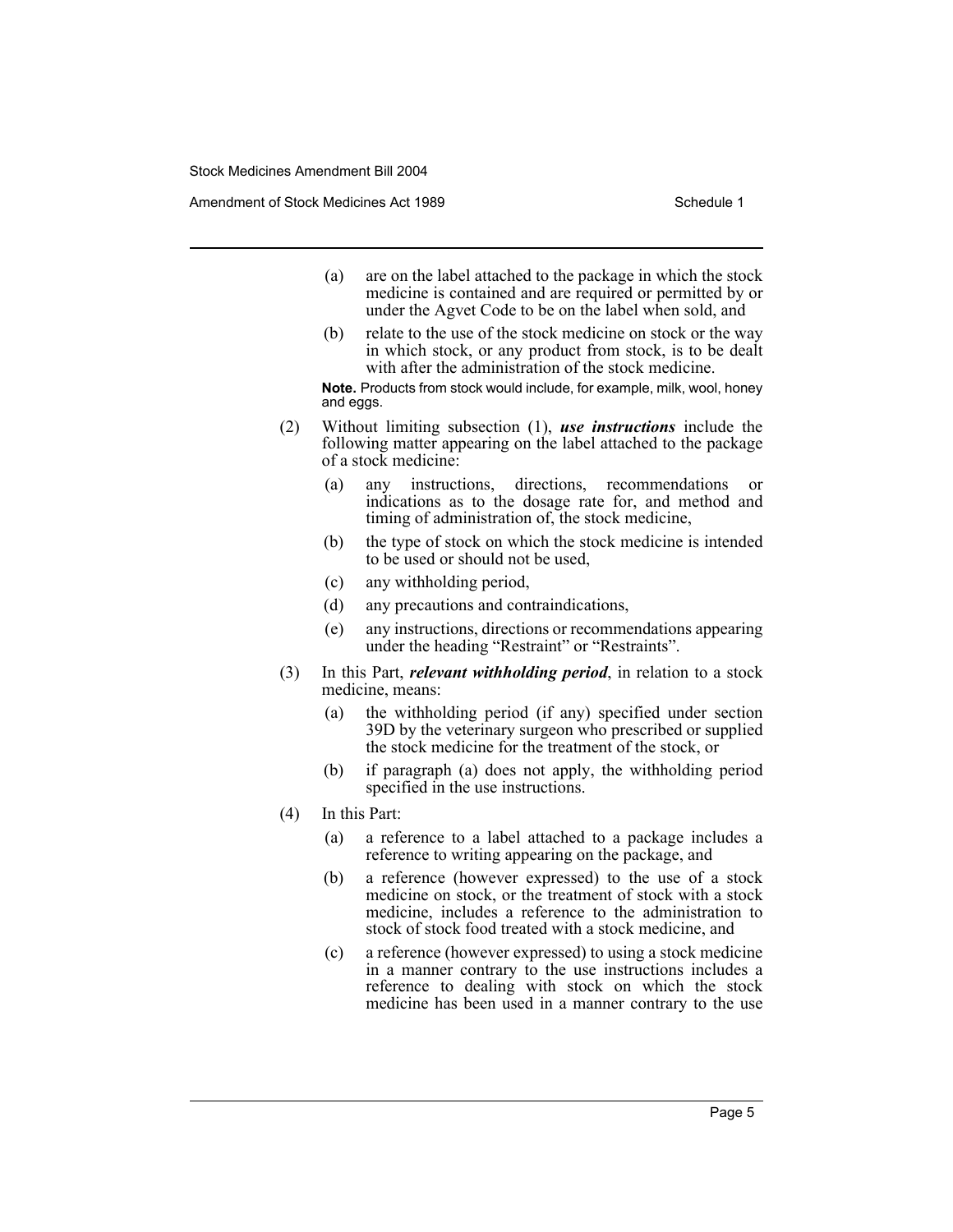Schedule 1 Amendment of Stock Medicines Act 1989

instructions and includes, in particular, not observing the withholding period or varying the withholding period in relation to the stock medicine.

### **[12] Section 37 Possession of unregistered stock medicines**

Omit section 37 (2).

#### **[13] Sections 38, 39, 39A–39F and 40**

Omit sections 38–40. Insert instead:

#### **38 Use of unregistered stock medicines**

(1) A person must not use an unregistered stock medicine on stock that is a member of a food producing species.

Maximum penalty: 200 penalty units or, for an offence by a corporation, 400 penalty units.

(2) It is a defence to a prosecution for an offence against subsection (1) if the defendant establishes that the defendant was authorised by section 39A or 39B to use the unregistered stock medicine concerned.

#### **39 Use of registered stock medicine contrary to use instructions**

(1) A person must not use a registered stock medicine in a manner that is contrary to the use instructions.

Maximum penalty: 200 penalty units or, for an offence by a corporation, 400 penalty units.

- (2) It is a defence to a prosecution for an offence against subsection (1) if the defendant establishes that the defendant was authorised by section 39A or 39B to use the registered stock medicine in the manner concerned.
- (3) It is a defence to a prosecution for an offence against subsection  $(1)$  that:
	- (a) there were instructions for the use of the stock medicine on the label attached to the package of the stock medicine at the time of the commission of the offence, and
	- (b) the person, at that time, did not know, and did not have reasonable grounds for suspecting, that those instructions were not (either wholly or partially) the use instructions.
- (4) It is not a defence to a prosecution for an offence against subsection (1) that the defendant failed to read the use instructions for the stock medicine concerned.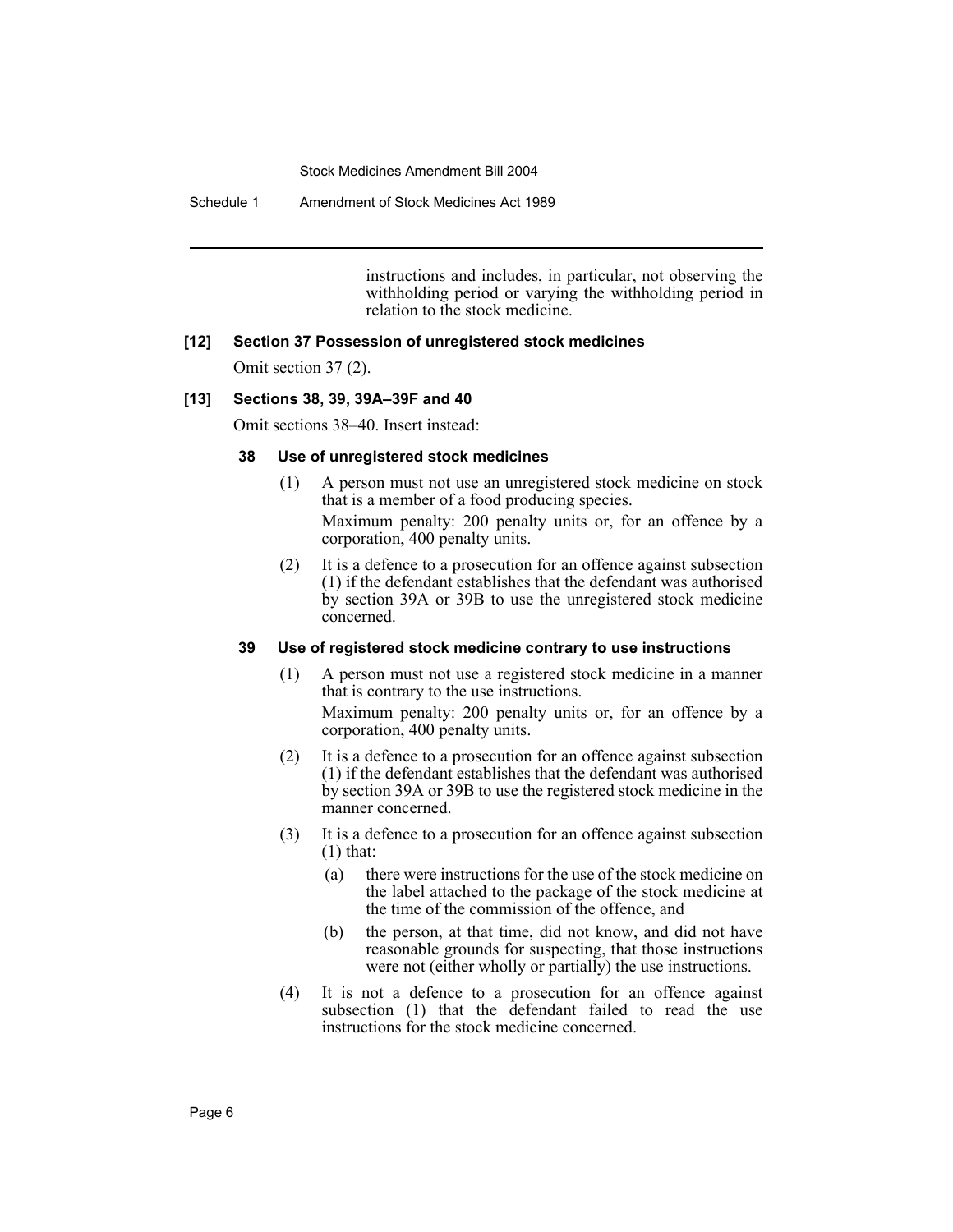Amendment of Stock Medicines Act 1989 New York 1989

#### **39A Authorisations for veterinary surgeons**

- (1) A veterinary surgeon is authorised to use an unregistered stock medicine if the use occurs:
	- (a) in the course of the practice of the veterinary surgeon's profession and for the purpose of dealing with an animal or animals under his or her care, and
	- (b) in the exempt circumstances set out in subsection (3).
- (2) A veterinary surgeon is authorised to use a registered stock medicine in a manner contrary to the use instructions if the use occurs:
	- (a) in the course of the practice of the veterinary surgeon's profession and for the purpose of dealing with an animal or animals under his or her care, and
	- (b) in the case of any of the following uses of the stock medicine, in the exempt circumstances set out in subsection (3):
		- (i) the administration of the stock medicine by injection if any use instruction indicates that the stock medicine is for oral or topical application,
		- (ii) the use of the stock medicine in a manner contrary to any use instruction that is included under a heading "Restraint" or "Restraints",
		- (iii) the use of the stock medicine on stock of a major food producing species if the use instructions do not indicate, in some manner, that the stock medicine is intended for use on stock of some type of major food producing species,
		- (iv) the use of the stock medicine on stock of a food producing species if the use instructions indicate, in some manner, that the stock medicine is intended for use on stock that is not of a food producing species and if the use instructions also indicate, in some manner, that the stock medicine is not for use on stock of a food producing species.
- (3) For the purposes of subsections (1) and (2) (b), the following are exempt circumstances in relation to the use of a stock medicine:
	- (a) the use of a stock medicine in the treatment of an individual animal of a food producing species (whether or not from a group of stock) where no other animal from the same property is being treated, at or about that time, with that stock medicine,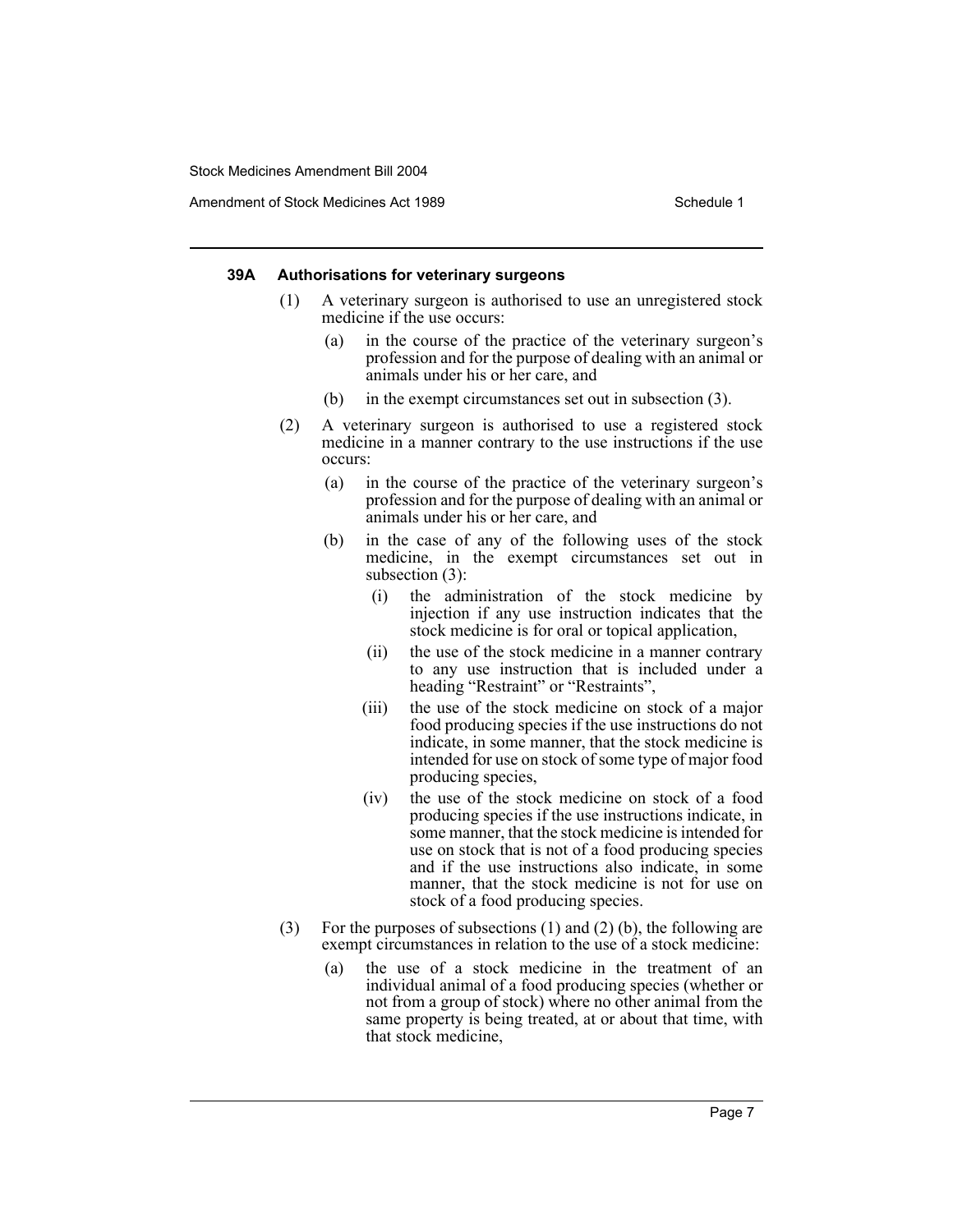Schedule 1 Amendment of Stock Medicines Act 1989

- (b) the use of a stock medicine in accordance with a permit,
- (c) the use of a stock medicine in compliance with an order in force under section 46.
- (4) An authorisation referred to in this section operates for the purpose of section 38 or 39 only and does not affect any requirement to comply with any other provision of this Act or any other Act or law.

#### **39B Authorisations for persons other than veterinary surgeons**

- (1) This section applies to persons who are not veterinary surgeons.
- (2) A person to whom this section applies is authorised to use an unregistered stock medicine, or to use a registered stock medicine in a manner contrary to the use instructions, if the use:
	- (a) is in accordance with written instructions from a veterinary surgeon, or
	- (b) is in accordance with a permit, or
	- (c) is in compliance with an order in force under section 46.
- (3) Without limiting subsection (2), a person to whom this section applies is authorised to use a registered stock medicine in a manner contrary to the use instructions if:
	- (a) the stock medicine is used on stock of a food producing species (other than a major food producing species), and
	- (b) the use instructions indicate that the stock medicine may be used on stock of some type of major food producing species, and
	- (c) the person administers the stock medicine at, or at less than, the dosage rate and using the method and timing of administration indicated in the use instructions, and
	- (d) the person complies with any contraindications and withholding period indicated in the use instructions, and
	- (e) the person complies with any use instructions that are included under a heading "Restraint" or "Restraints".
- (4) An authorisation referred to in this section operates for the purpose of section 38 or 39 only and does not affect any requirement to comply with any other provision of this Act or any other Act or law.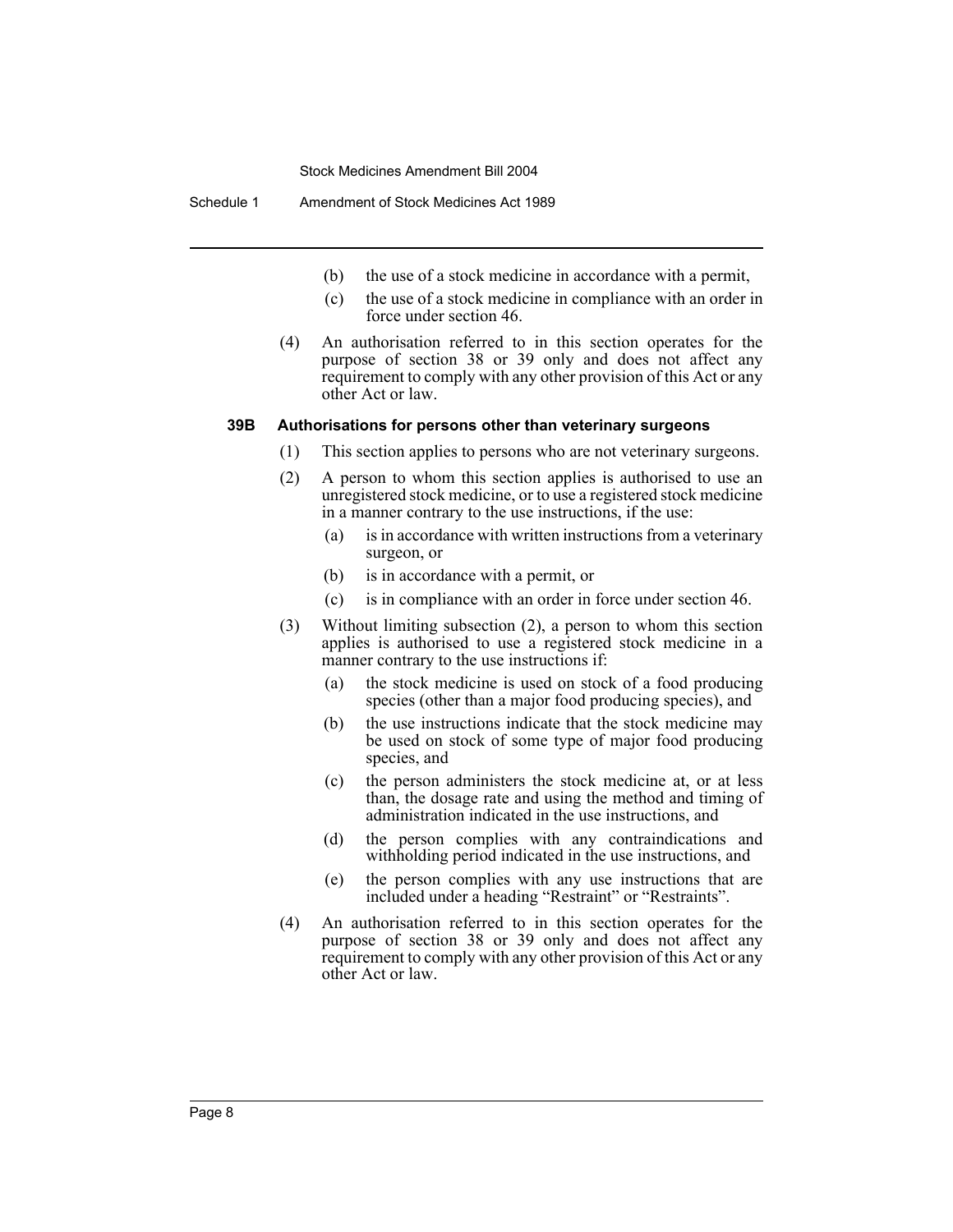Amendment of Stock Medicines Act 1989 New York Schedule 1

#### **39C Prescription or supply of stock medicine by veterinary surgeon**

- (1) A veterinary surgeon must not prescribe or supply a stock medicine for use by a person on stock unless the veterinary surgeon is authorised by this Act to use the stock medicine on that stock.
- (2) A veterinary surgeon must not prescribe or supply a stock medicine for use in a manner contrary to the use instructions unless the veterinary surgeon is authorised by this Act to use the stock medicine on that stock in that manner.
- (3) A veterinary surgeon must not prescribe or supply an unregistered stock medicine for use on stock (other than stock of a food producing species) unless the stock medicine:
	- (a) is a registered human pharmaceutical, or
	- (b) has been compounded by the veterinary surgeon or by a pharmacist on the prescription of the veterinary surgeon. Maximum penalty: 100 penalty units.

#### **39D Instructions to be provided by veterinary surgeons**

- (1) A veterinary surgeon must comply with the requirements of this section if the veterinary surgeon:
	- (a) prescribes or supplies an unregistered stock medicine for use on stock of a food producing species, or uses an unregistered stock medicine on such stock, or
	- (b) prescribes or supplies a registered stock medicine for use on stock of a food producing species in a manner contrary to the use instructions, or uses a registered stock medicine on such stock in such a manner, or
	- (c) prescribes or supplies a restricted substance within the meaning of the *Poisons and Therapeutic Goods Act 1966* for use on stock of a major food producing species, or uses a restricted substance on such stock.

Maximum penalty: 200 penalty units.

- (2) Each time the veterinary surgeon prescribes, supplies or uses the stock medicine, the veterinary surgeon must:
	- (a) give to the person for or to whom the stock medicine is prescribed or supplied, or on whose behalf it is used, and to the person who is authorised to supply the stock medicine (where relevant), written instructions for its use, and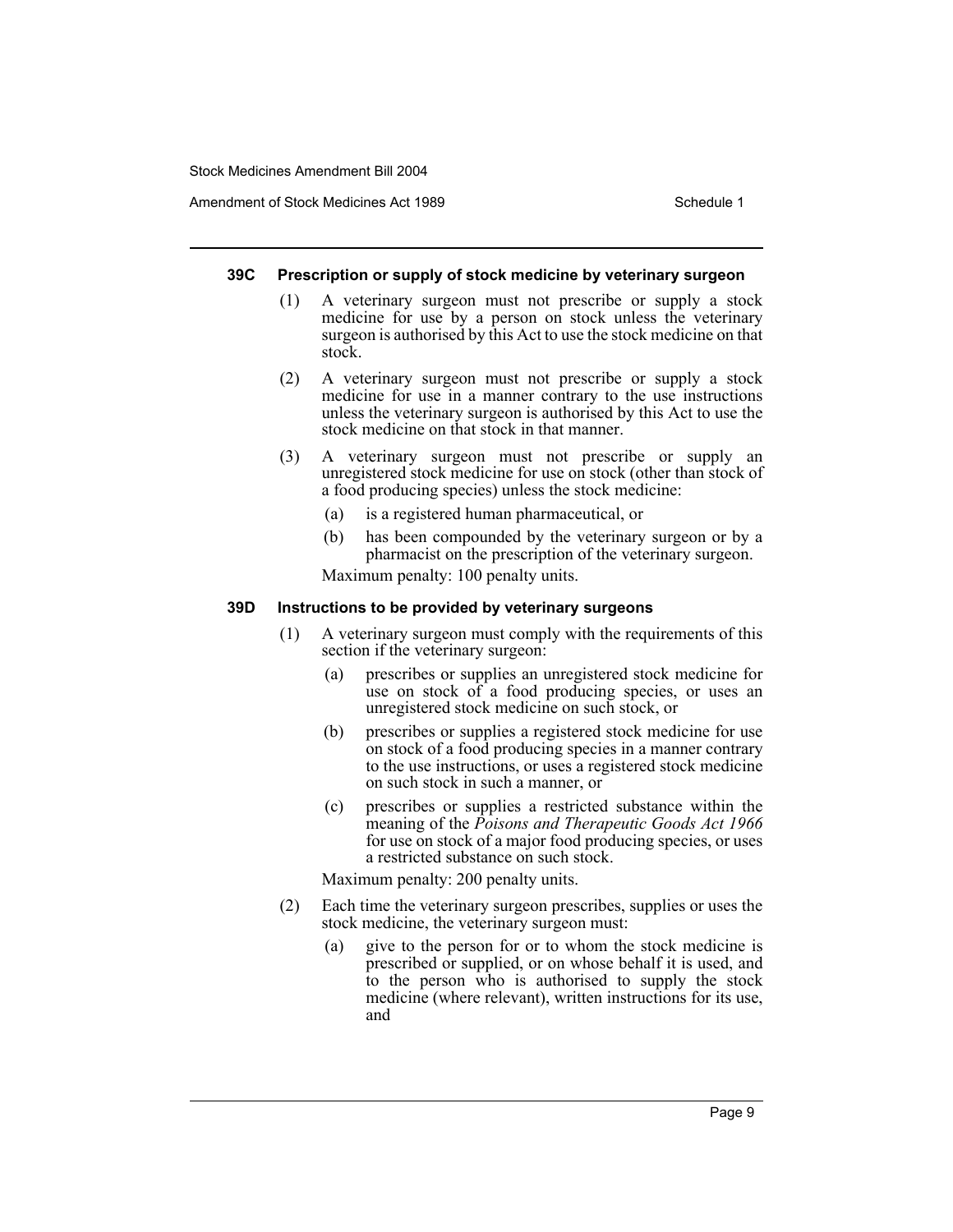Schedule 1 Amendment of Stock Medicines Act 1989

- (b) explain to the person for or to whom the stock medicine is prescribed or supplied, or on whose behalf it is used, any of the written instructions that the veterinary surgeon intends will override any use instruction for the stock medicine.
- (3) The written instructions for use are to be signed and dated by the veterinary surgeon and are to include the veterinary surgeon's name and business address and the following matters:
	- (a) details to identify the particular stock on which the stock medicine is to be used or has been used,
	- (b) the name of the owner of the stock or the person in charge of the stock,
	- (c) particulars to identify the stock medicine,
	- (d) the name of the active constituent of the stock medicine,
	- (e) the type of stock for which the stock medicine is intended,
	- (f) the withholding period (including that there is no withholding period if the veterinary surgeon considers none is required),
	- (g) the dosage rate,
	- (h) the frequency of treatment,
	- (i) the length of treatment,
	- (j) the manner of administration,
	- (k) such other matters as may be prescribed by the regulations for the purposes of this subsection.
- (4) Despite subsection (3), the written instructions for use of a registered stock medicine in a manner contrary to the use instructions need only include such of the matters set out in that subsection as are different to the use instructions.

### **39E Records to be kept by veterinary surgeons**

A veterinary surgeon must keep a record, in accordance with the regulations, of the following:

- (a) the prescription or supply of any unregistered stock medicine for use on stock of a food producing species and the use by the veterinary surgeon of any unregistered stock medicine on any such stock,
- (b) the prescription or supply of any registered stock medicine for use on stock of a major food producing species in a manner contrary to the use instructions and the use by the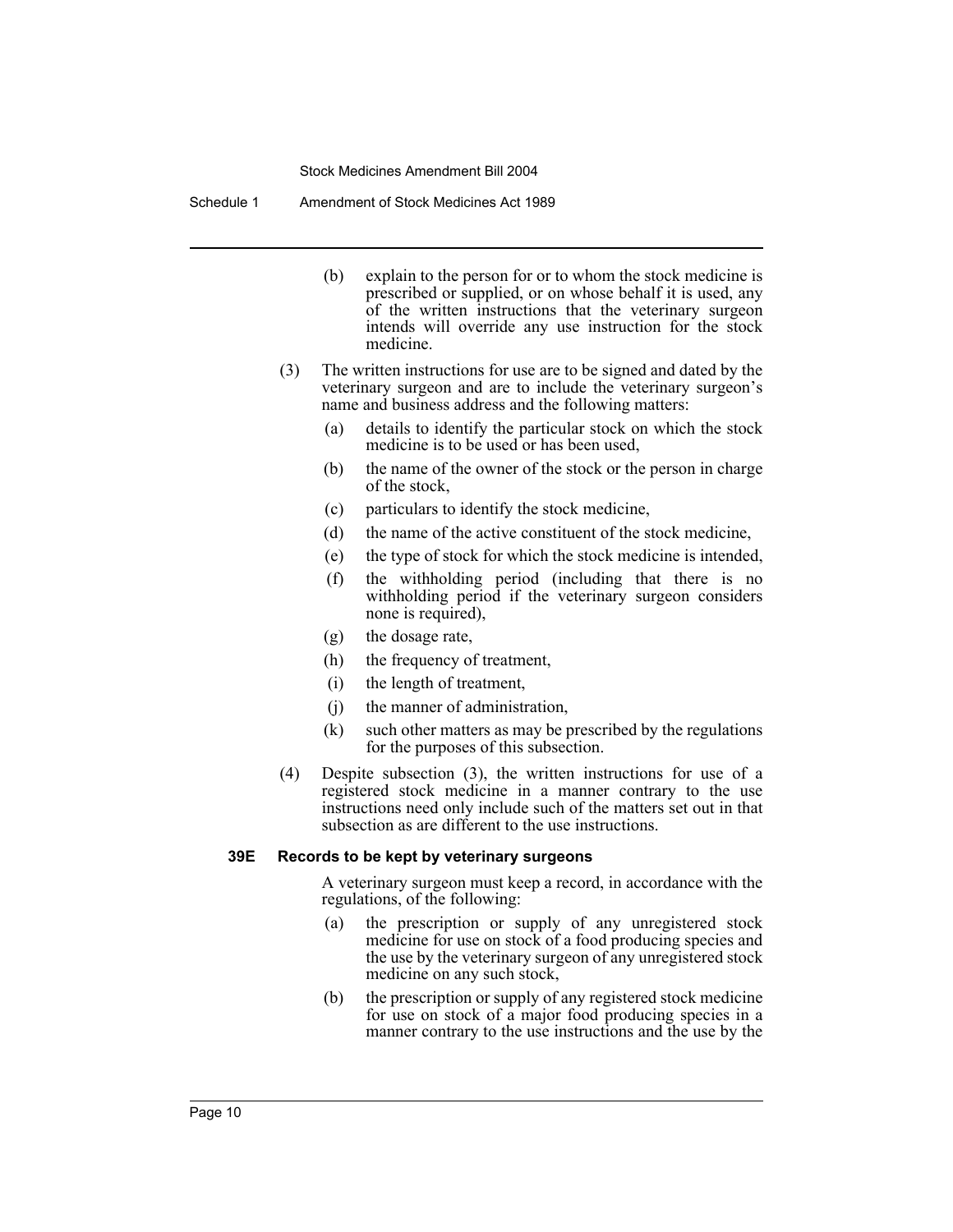veterinary surgeon of any registered stock medicine on any such stock in such a manner,

(c) the prescription or supply of any restricted substance within the meaning of the *Poisons and Therapeutic Goods Act 1966* for use on stock of a major food producing species and the use by the veterinary surgeon of a restricted substance on any such stock.

Maximum penalty: 100 penalty units.

#### **39F Instructions to be provided by others who use stock medicines**

A person (other than a veterinary surgeon) who uses a stock medicine on stock of a food producing species and who is not an employee of the owner of the stock or the person in charge of the stock must ensure that the owner or person in charge of the stock is given written instructions that:

- (a) indicate how the stock on which the stock medicine was used can be identified, and
- (b) include the use instructions for the stock medicine or, if they have been varied by the written instructions of a veterinary surgeon, those written instructions.

Maximum penalty: 100 penalty units or, for an offence by a corporation, 200 penalty units.

#### **40 Variation of use instructions by veterinary surgeon**

- (1) This section applies to the following actions of a veterinary surgeon:
	- (a) the use by the veterinary surgeon of an unregistered stock medicine on stock of a food producing species,
	- (b) the giving of instructions for the use of an unregistered stock medicine on stock of a food producing species,
	- (c) the use by the veterinary surgeon of a registered stock medicine on stock of a major food producing species in a manner contrary to the use instructions,
	- (d) the giving of instructions for the use of a registered stock medicine on stock of a major food producing species in a manner contrary to the use instructions.
- (2) A veterinary surgeon must not take any action to which this section applies if it is reasonably likely that the action will result in stock or products from stock: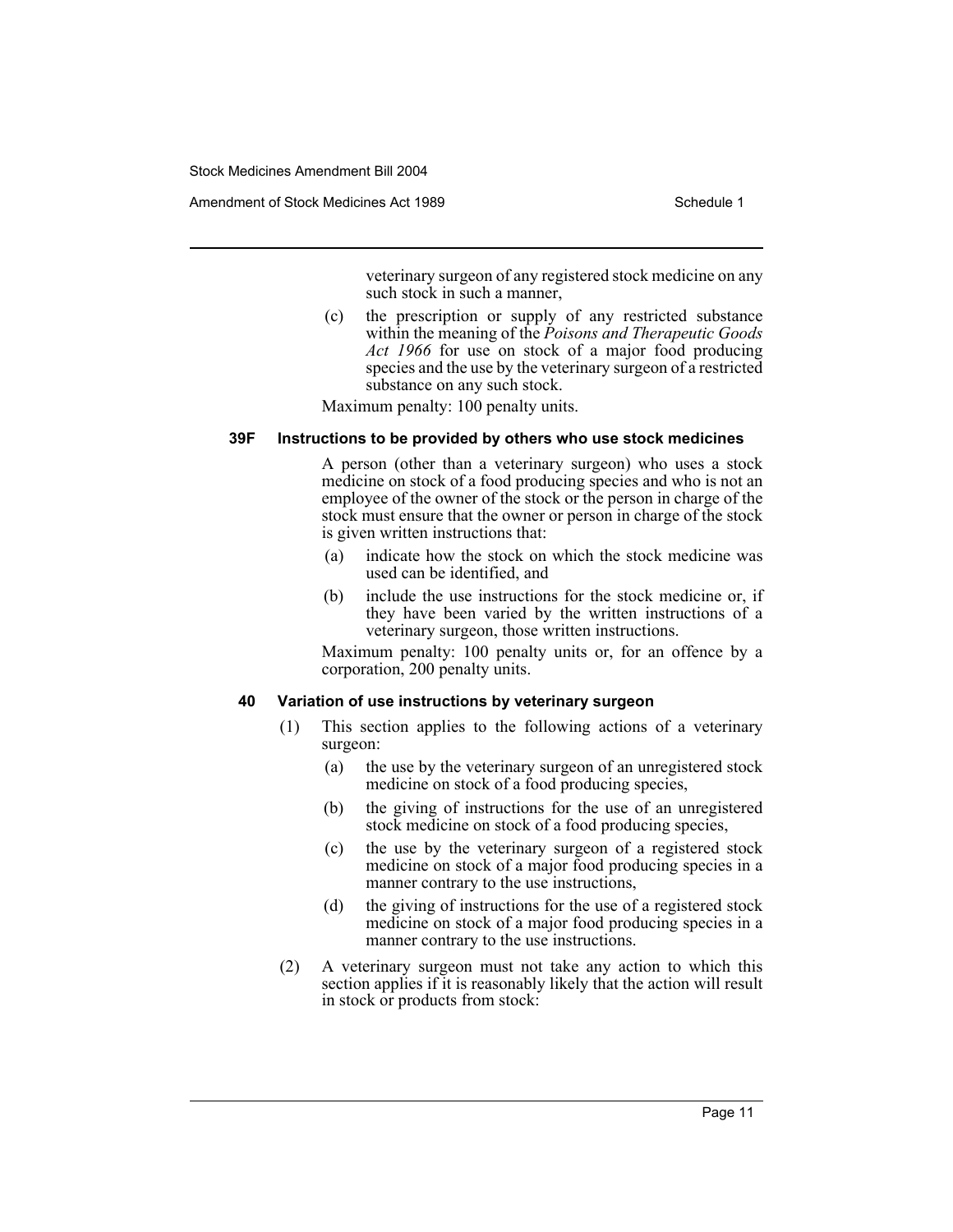Schedule 1 Amendment of Stock Medicines Act 1989

- (a) where there is no relevant withholding period for the stock medicine concerned, containing any chemical residue at a level that contravenes the Food Standards Code, or
- (b) where there is a relevant withholding period for the stock medicine concerned, containing, at or after the expiry of that period, any chemical residue at a level that contravenes the Food Standards Code.

Maximum penalty: 200 penalty units.

(3) In this section, *Food Standards Code* has the same meaning as in the *Food Act 2003*.

#### **[14] Section 40A Buyer of stock to be informed of withholding period**

Omit section 40A (1). Insert instead:

- (1) An owner of stock of a food producing species must, if the stock has been treated with a stock medicine and there is a relevant withholding period for the stock medicine that has not expired, ensure that any person with whom the owner has made arrangements to sell the stock is informed:
	- (a) that the stock has been so treated, and
	- (b) when the relevant withholding period will expire.

Maximum penalty: 200 penalty units or, for an offence by a corporation, 400 penalty units.

- (1A) The person in charge of the stock (in a case where the person in charge is not the owner) must, if the stock has been treated with a stock medicine and there is a relevant withholding period for the stock medicine that has not expired, inform any person with whom the person in charge has made arrangements to sell the stock on behalf of the owner:
	- (a) that the stock has been so treated, and
	- (b) when the relevant withholding period will expire.
	- Maximum penalty: 200 penalty units or, for an offence by a corporation, 400 penalty units.

#### **[15] Section 40A (4)**

Omit the subsection.

#### **[16] Section 40B Breach of specified withholding period**

Omit section 40B (1). Insert instead:

(1) If stock of a food producing species has been treated with a stock medicine, a person must not cause or permit: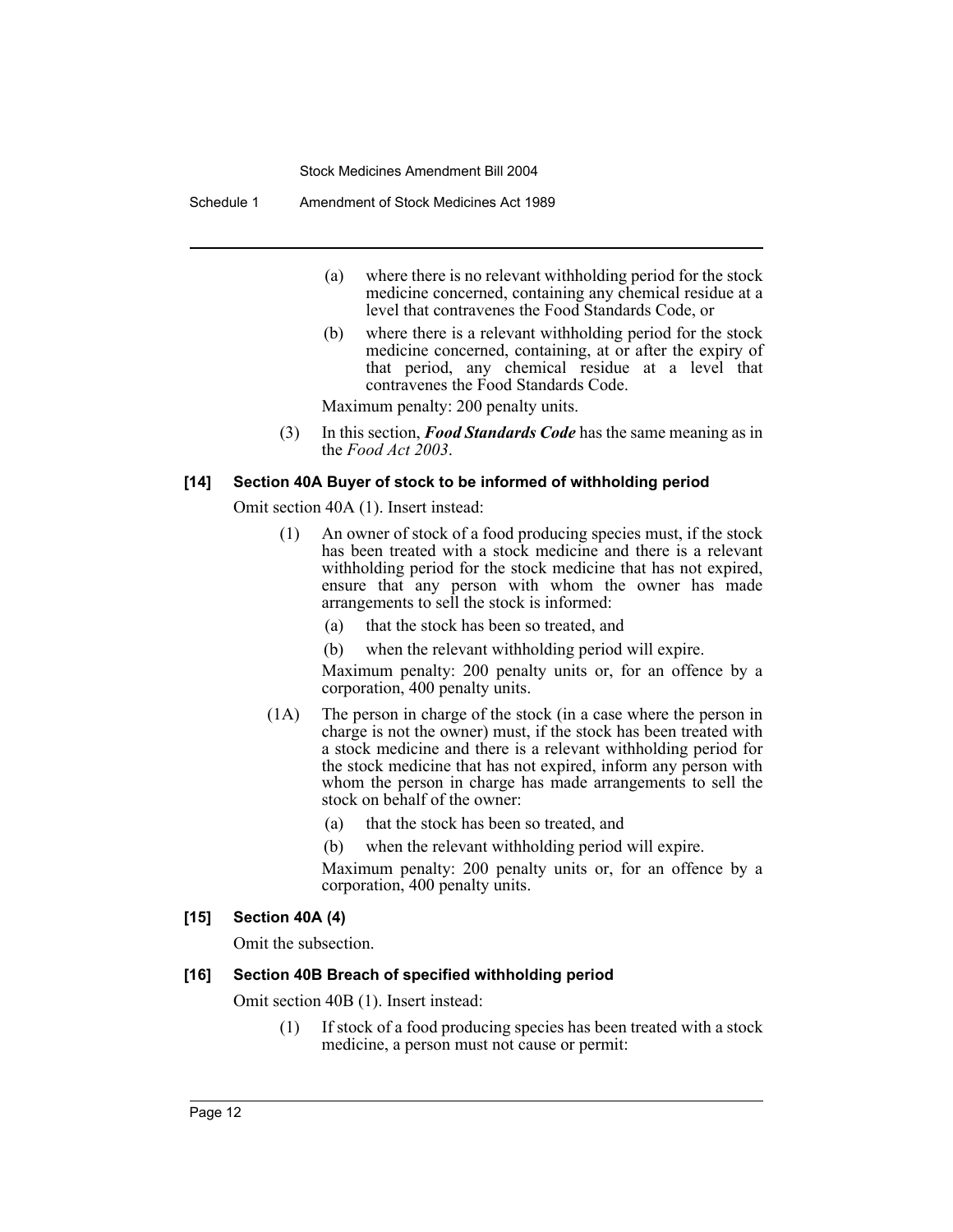Amendment of Stock Medicines Act 1989 New York Schedule 1

- (a) the slaughter of the stock for human consumption, or
- (b) the harvest of the wool, fibre, milk or eggs of the stock for human consumption, or
- (c) the release of the honey of the stock for human consumption,

before the relevant withholding period has expired. Maximum penalty: 200 penalty units or, for an offence by a corporation, 400 penalty units.

#### **[17] Section 40B (2) (a)**

Omit section 40B (2) (a) and (b). Insert instead:

(a) the person was not aware that the stock had been treated with a stock medicine, or

### **[18] Section 41 Offences relating to sale of stock medicines**

Omit "section 44" from section 41 (1) (d). Insert instead "the Agvet Code".

### **[19] Section 41A**

Insert after section 41:

#### **41A Stock medicines to be dealt with in accordance with notices under Agvet Code**

If a person who has a stock medicine in his or her possession or custody is aware of a notice under section 55 of the Agvet Code that requires a person to deal with the stock medicine in a particular way, the person must deal with the stock medicine in accordance with the instructions contained in the notice.

Maximum penalty: 100 penalty units or, for an offence by a corporation, 200 penalty units.

#### **[20] Section 42 Defence to certain prosecutions**

Omit section 42 (2).

### **[21] Section 43 Offences relating to advertising**

Omit the section.

# **[22] Section 44 Certain particulars to be on packages of stock medicines** Omit the section.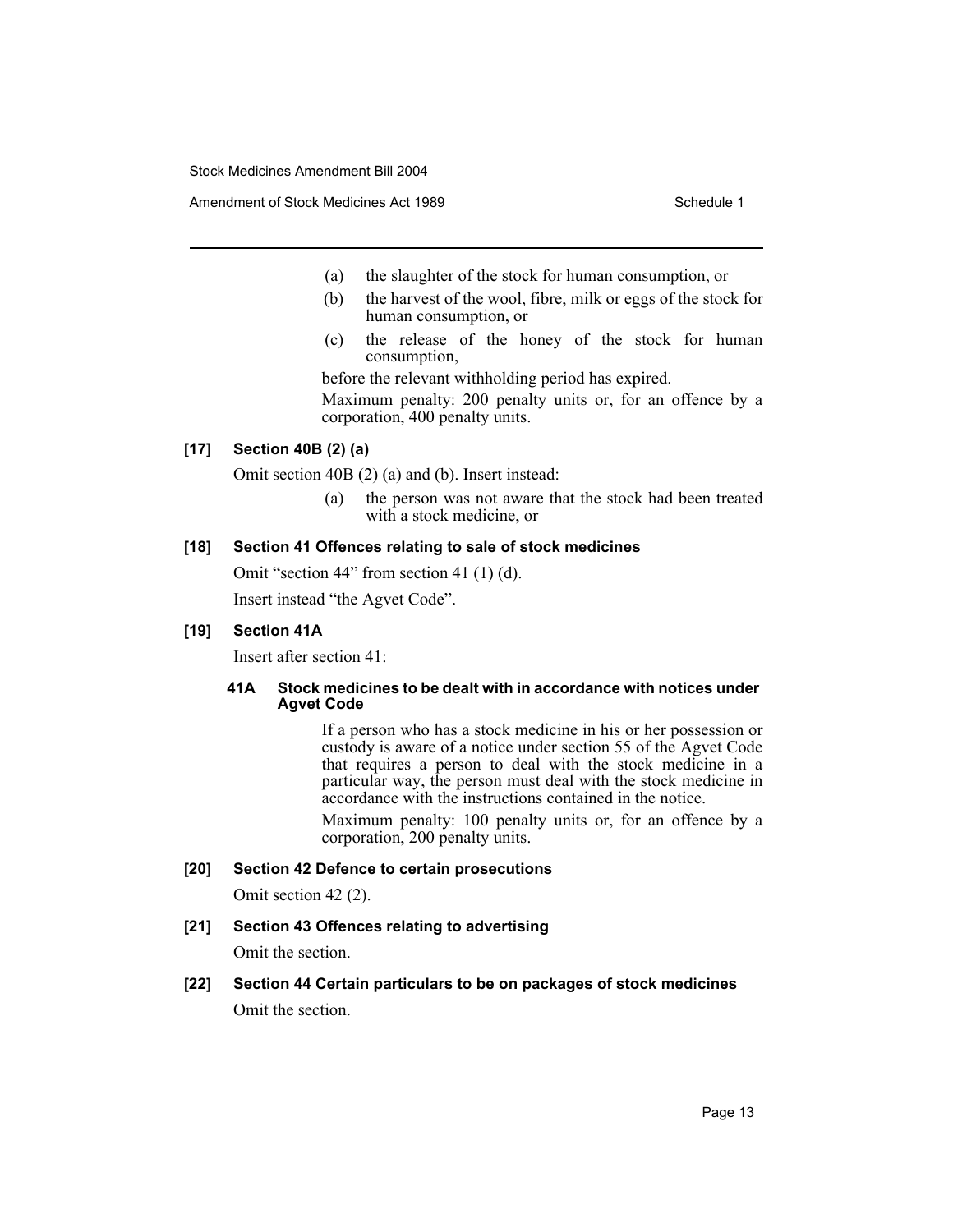Schedule 1 Amendment of Stock Medicines Act 1989

#### **[23] Section 45 Certain matter prohibited in relation to stock medicines**

Omit the section.

#### **[24] Section 46 Supply and use bans and recall orders**

Omit section 46 (1). Insert instead:

- (1) The Director-General may make an order under this section if the Director-General believes on reasonable grounds that the administration or application of a stock medicine or a stock medicine of a particular class:
	- (a) is likely to endanger the health of the public, consumers of food or produce derived from stock or persons administering or applying the stock medicine, or
	- (b) is likely to cause undue hazard to the environment, or
	- (c) is likely to make stock ill, or
	- (d) is likely to have an adverse effect on trade, or the promotion of trade, in stock or a product derived from stock, or
	- (e) is likely to impede the control or eradication of diseases or pests affecting stock, or
	- (f) is likely to impede the control or reduction of populations of pests, including bacterial organisms, that are resistant to stock medicines, or
	- (g) is inappropriate in a particular area because of local climatic or soil conditions.

#### **[25] Section 46 (2)**

Insert at the end of section 46 (2) (c):

, or

(d) provide for exemptions from the operation of the order.

#### **[26] Section 46 (3)**

Omit section 46 (3) and (4). Insert instead:

- (3) An order under this section:
	- (a) is to be published in the Gazette and in some other manner that, in the opinion of the Director-General, is most likely to bring it to the attention of the persons who will be affected by it, and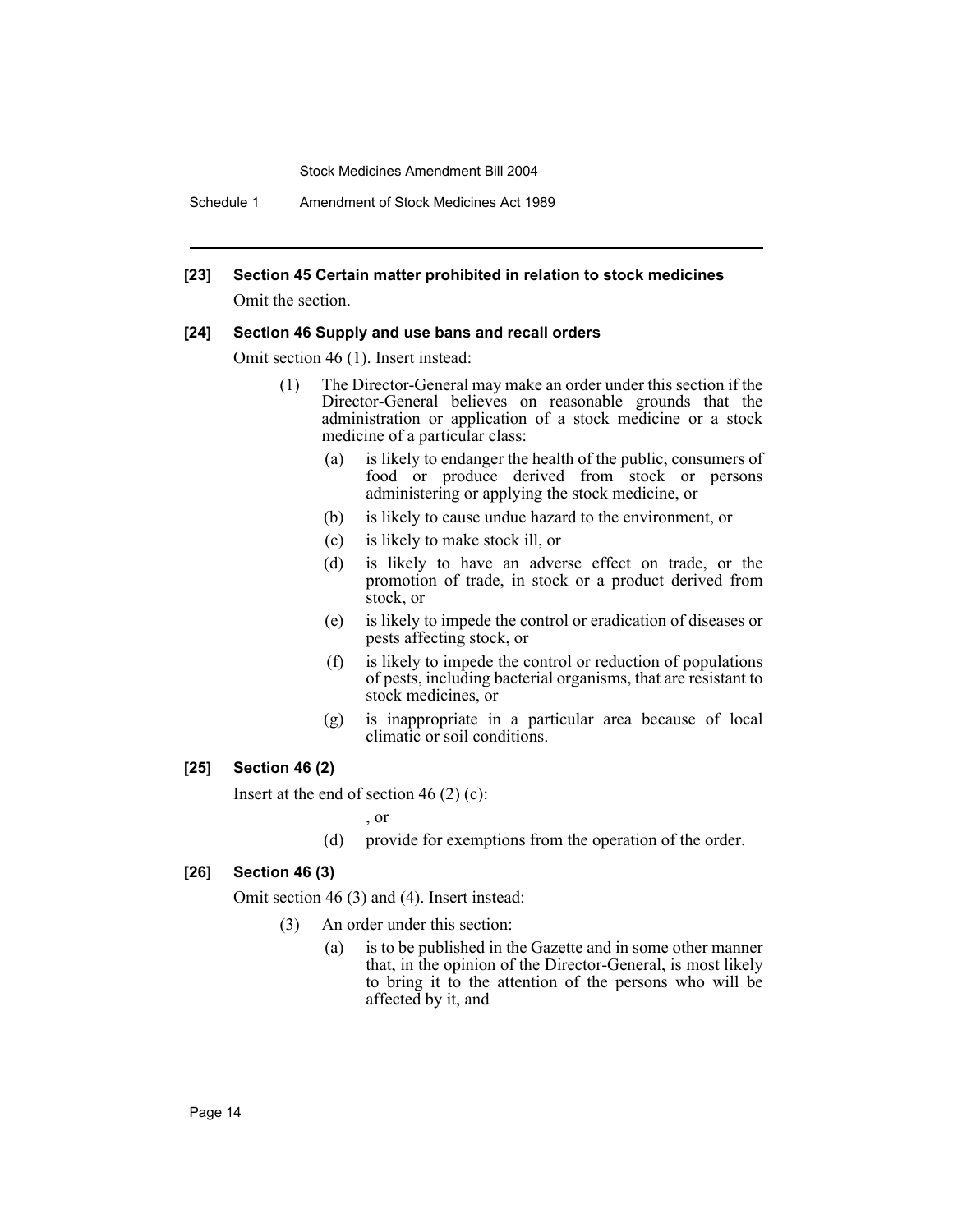Amendment of Stock Medicines Act 1989 New York Schedule 1

- (b) if it applies to a named person (whether or not it also applies in any respect generally or to a specified class of persons) is to be served on the named person, and
- (c) may relate to a registered stock medicine or an unregistered stock medicine.

### **[27] Section 46 (6)**

Omit the subsection. Insert instead:

(6) A person must not, without reasonable excuse, contravene an order under this section. Maximum penalty: 200 penalty units or, for an offence by a

corporation, 400 penalty units.

#### **[28] Section 48 Authorisation of inspectors**

Insert at the end of the section:

(2) An authorisation under this section may be given unconditionally or subject to conditions specified in the relevant order.

#### **[29] Section 49 Authorisation of analysts**

Insert after section 49 (1):

(1A) An authorisation under this section may be given unconditionally or subject to conditions specified in the relevant order.

#### **[30] Section 50 Powers of inspectors**

Omit section 50 (1) (b1). Insert instead:

- (b1) require the production of any record or document required to be kept under this Act, the regulations or a permit, order or authority in force under this Act,
- (b2) examine any such records or documents, make copies of them or any part of them and, for that purpose, take away and retain them or any part of them for such time as may be reasonably necessary,

### **[31] Section 50 (1) (e)**

Omit "section 32, 34 or 46". Insert instead "this Act".

### **[32] Section 60 Proceedings for offences**

Omit "50 penalty units" from section 60 (2). Insert instead "100 penalty units".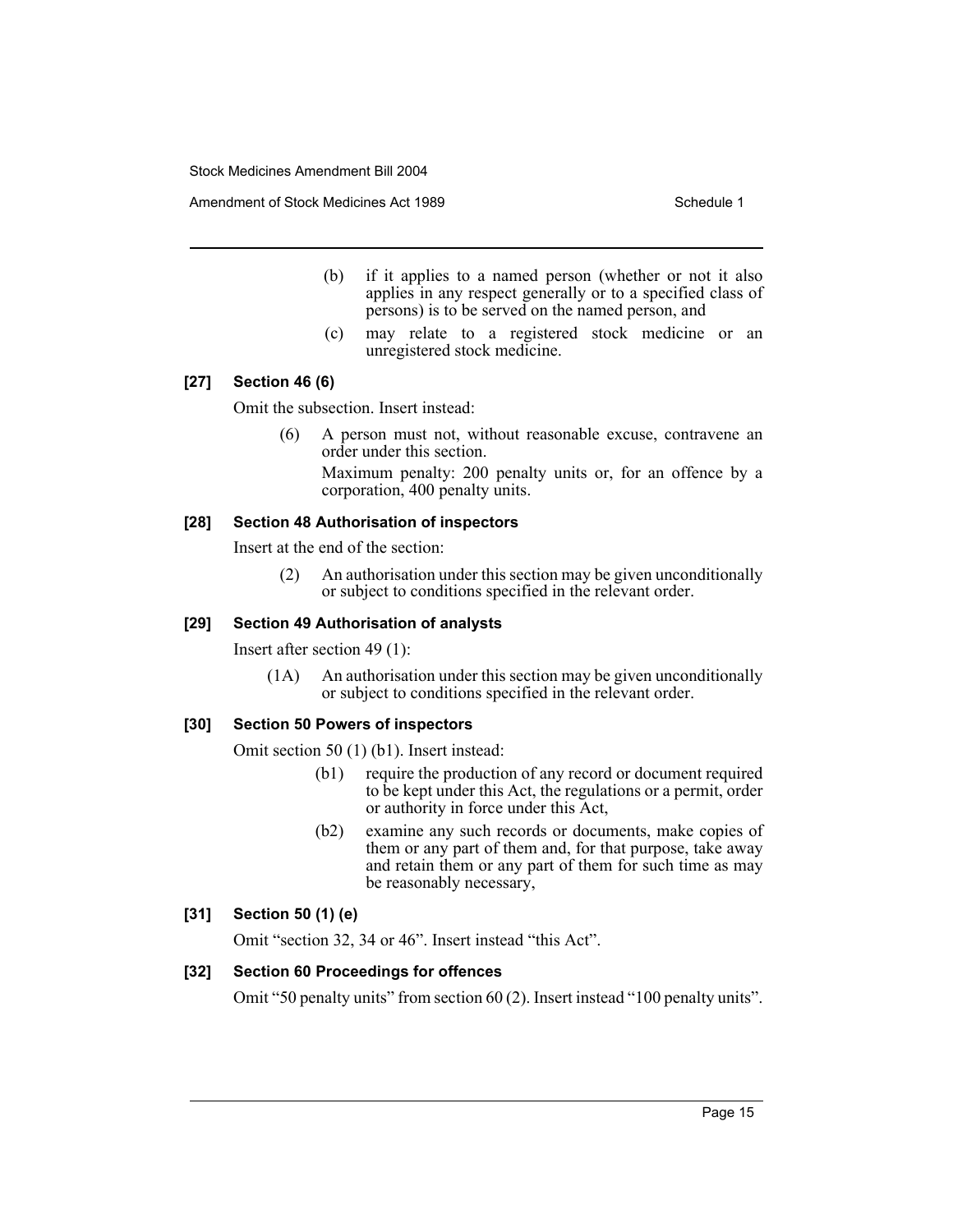Schedule 1 Amendment of Stock Medicines Act 1989

#### **[33] Section 60 (5) and (6)**

Omit the subsections.

#### **[34] Section 60A**

Insert after section 60:

#### **60A Penalty notices**

- (1) An authorised officer may serve a penalty notice on a person if it appears to the officer that the person has committed an offence against this Act or the regulations, being an offence prescribed by the regulations as a penalty notice offence.
- (2) A penalty notice is a notice to the effect that, if the person served does not wish to have the matter determined by a court, the person can pay, within the time and to the person specified in the notice, the amount of the penalty prescribed by the regulations for the offence if dealt with under this section.
- (3) A penalty notice may be served personally or by post.
- (4) If the amount of penalty prescribed for an alleged offence is paid under this section, no person is liable to any further proceedings for the alleged offence.
- (5) Payment under this section is not to be regarded as an admission of liability for the purpose of, and does not in any way affect or prejudice, any civil claim, action or proceeding arising out of the same occurrence.
- (6) The regulations may:
	- (a) prescribe an offence for the purposes of this section by specifying the offence or by referring to the provision creating the offence, and
	- (b) prescribe the amount of penalty payable for the offence if dealt with under this section, and
	- (c) prescribe different amounts of penalties for different offences or classes of offences.
- (7) The amount of a penalty prescribed under this section for an offence is not to exceed the maximum amount of penalty that could be imposed for the offence by a court.
- (8) This section does not limit the operation of any other provision of, or made under, this or any other Act relating to proceedings that may be taken in respect of offences.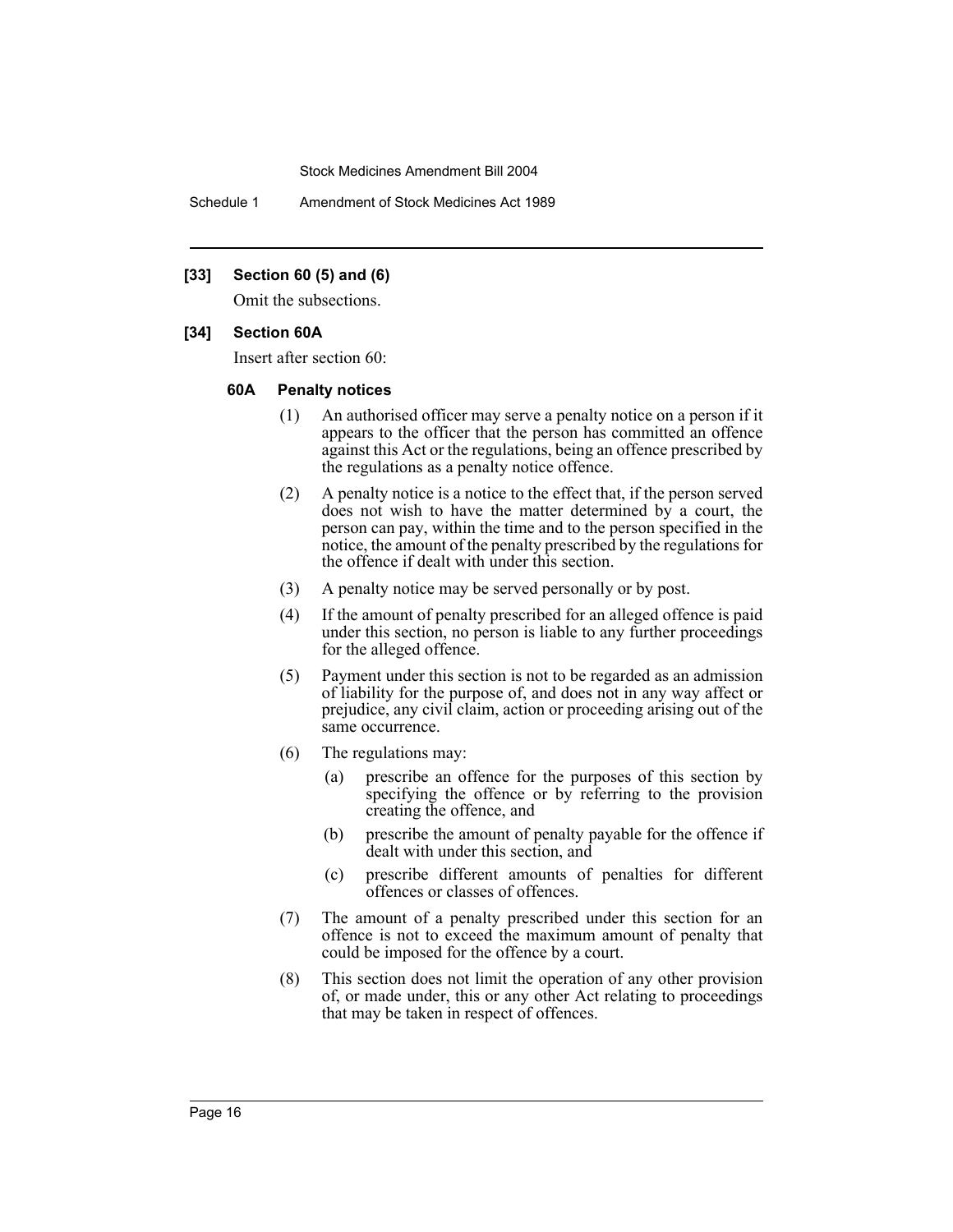Amendment of Stock Medicines Act 1989 New York Schedule 1

- (9) In this section, *authorised officer* means a person authorised in writing by the Director-General as an authorised officer for the purposes of this section and includes a police officer.
- **[35] Section 61 Certificate of registration or non-registration** Omit the section.
- **[36] Section 63 Refund of fees** Omit the section.
- **[37] Section 65 Regulations** Omit section 65 (2) (e).
- **[38] Section 67 Repeal of regulations and form** Omit the section.
- **[39] Schedule 1 Provisions relating to Stock Medicines Board** Omit the Schedule.
- **[40] Schedule 2, heading**

Omit "**and transitional**".

Insert instead "**, transitional and other**".

### **[41] Schedule 2, clause 2 (1)**

Insert at the end of the subclause: *Stock Medicines Amendment Act 2004*

**[42] Schedule 2, Parts 2, 3 and 4**

Omit the Parts.

### **[43] Schedule 2, Part 5**

Insert in appropriate order:

# **Part 5 Provisions consequent on enactment of Stock Medicines Amendment Act 2004**

### **17 Stock Medicines Board**

(1) The Stock Medicines Board established under Part 4 of this Act before its repeal by the *Stock Medicines Amendment Act 2004* is dissolved.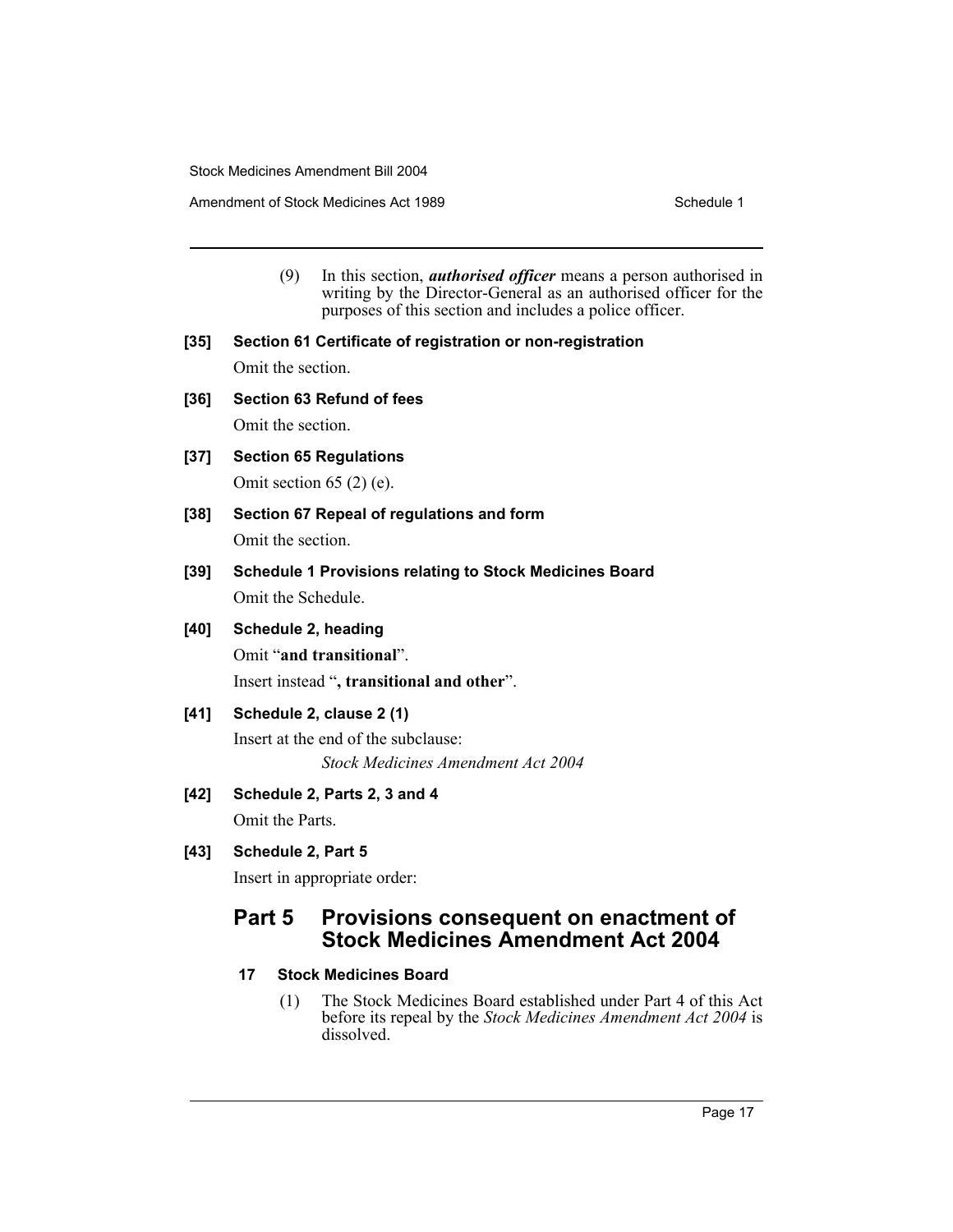Schedule 1 Amendment of Stock Medicines Act 1989

- (2) The persons holding office as members of the Stock Medicines Board immediately before the commencement of this clause:
	- (a) cease to hold office as such on that commencement, and
	- (b) are not entitled to any compensation for ceasing to hold office because of the operation of this clause.

#### **18 Repeal of orders**

On the repeal of section 34 by the *Stock Medicines Amendment Act 2004*, any order made under that section and in force is revoked.

### **19 Proceedings for offences**

The amendment of section 60 by the *Stock Medicines Amendment Act 2004* extends to offences committed before the commencement of the amendment but does not affect any proceedings commenced before that commencement and not finally determined at that commencement.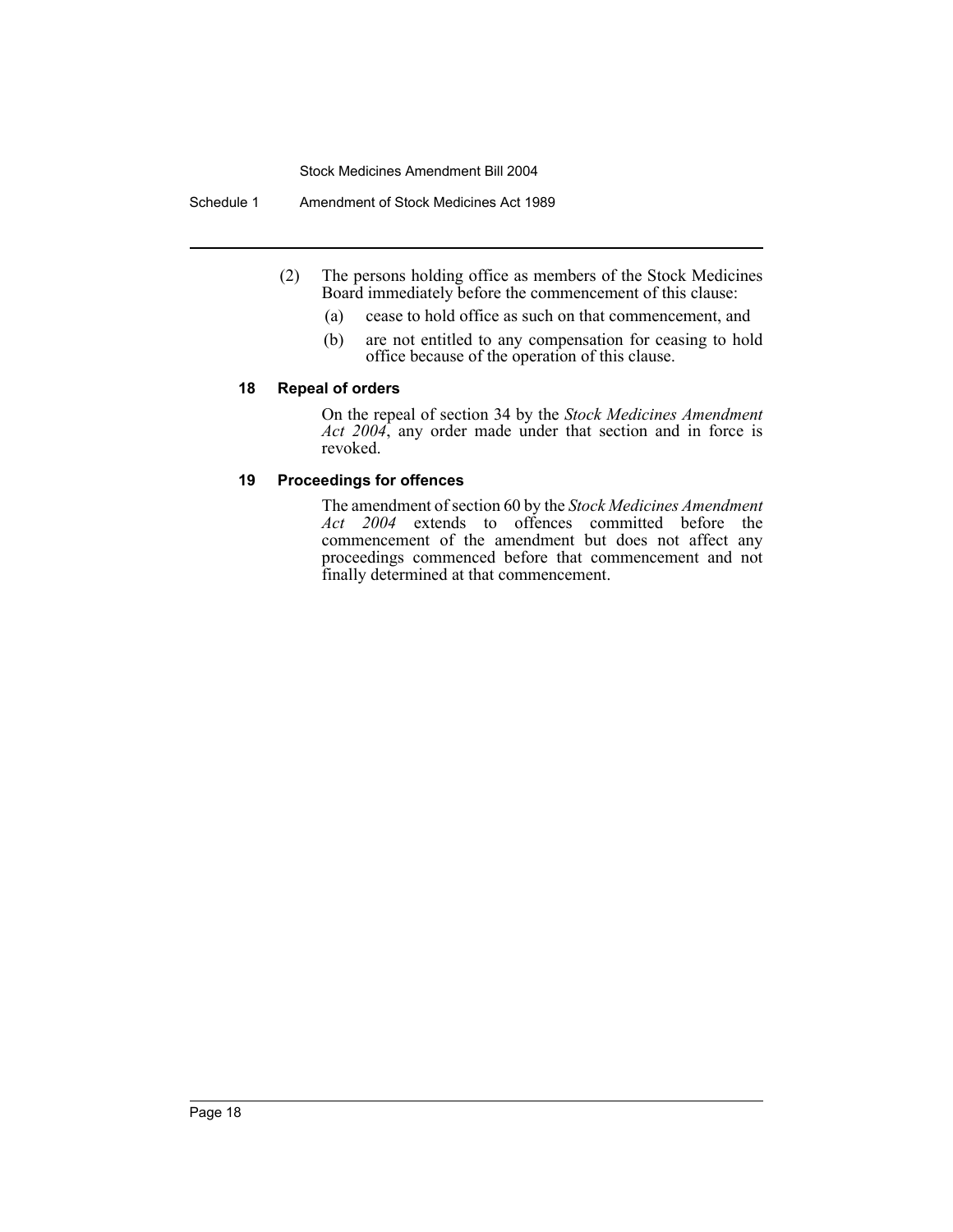Consequential amendment of Acts Schedule 2 and Schedule 2

# **Schedule 2 Consequential amendment of Acts**

(Section 4)

## **2.1 Fines Act 1996 No 99**

#### **Schedule 1 Statutory provisions under which penalty notices issued**

Insert in alphabetical order of names of Acts: *Stock Medicines Act 1989*, section 60A

# **2.2 Stock Medicines Act 1989 No 182**

#### **[1] Section 3 Definitions**

Omit "veterinary surgeon" from the definition of *prescribe* in section 3 (1). Insert instead "veterinary practitioner".

### **[2] Section 3 (1)**

Omit the definition of *veterinary surgeon*. Insert instead:

*veterinary practitioner* has the same meaning as in the *Veterinary Practice Act 2003*.

## **[3] Sections 6A (1) and 39B (1)**

Omit "veterinary surgeons" wherever occurring. Insert instead "veterinary practitioners".

#### **[4] Sections 6A (2) and (4), 36A (3) (a), 37 (1), 39A (1) and (2), 39B (2), 39C, 39D (1)–(3), 39E, 39F, 40 and 41 (2)**

Omit "veterinary surgeon" wherever occurring. Insert instead "veterinary practitioner".

### **[5] Section 6A (4)**

Omit "*veterinary surgeon*". Insert instead "*veterinary practitioner*".

## **[6] Sections 39A (1) (a) and (2) (a) and 39D (3)**

Omit "veterinary surgeon's" wherever occurring. Insert instead "veterinary practitioner's".